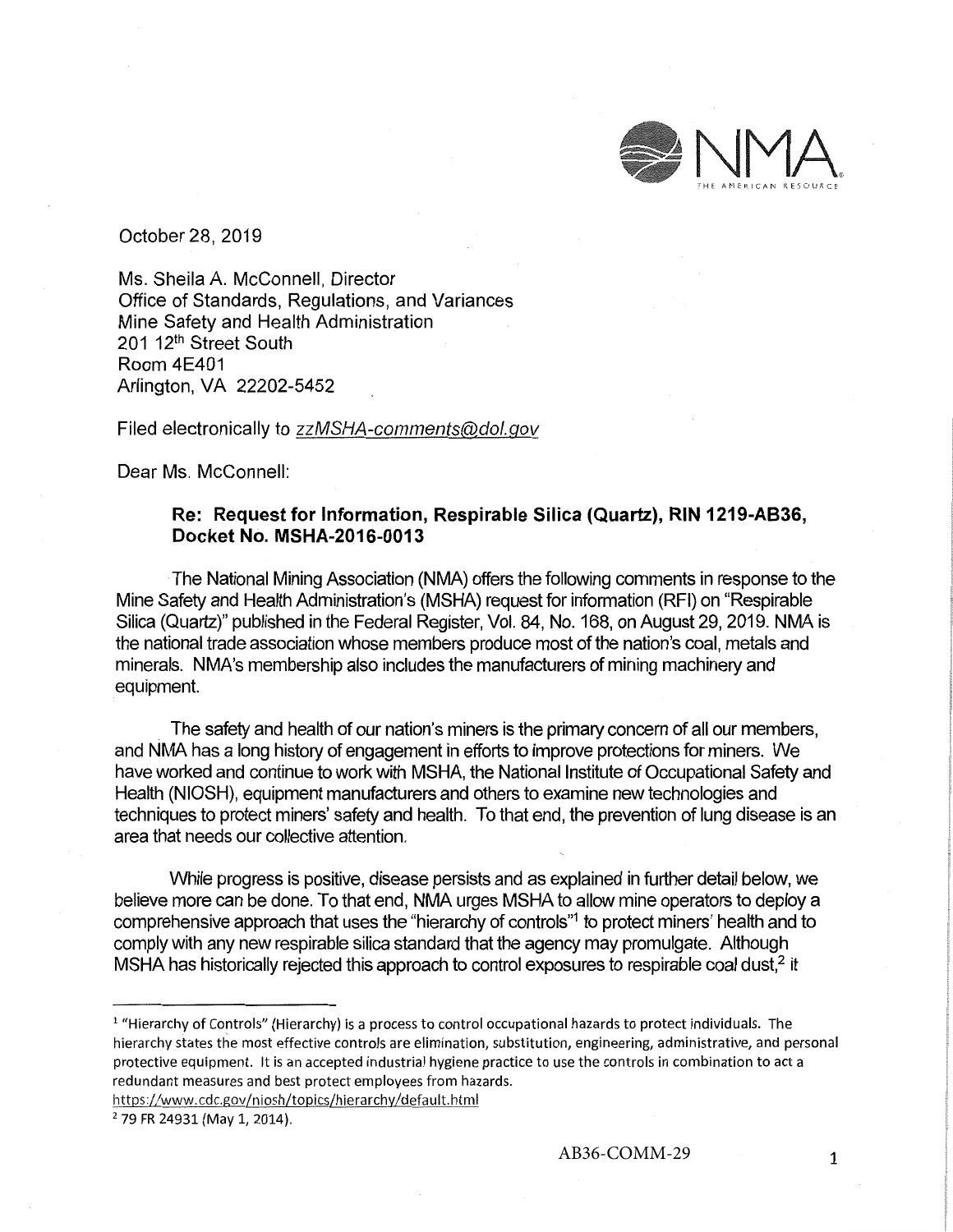should be evaluated in the context of this potential new silica dust standard that will be applicable to both the coal and metal/nonmetal (MNM) sectors. NMA believes the Federal Mine Safety and Health Act of 1977 (the Mine Act)<sup>3</sup> does not preclude the use of the hierarchy of controls approach. Such an approach would allow use of administrative controls and personal protective equipment (PPE) in the form of respirators to achieve any reduction in the permissible exposure limit (PEL) for silica dust.

The Occupational Safety and Health Administration's (OSHA) crystalline silica rule4 demonstrates the benefits of such an approach. In that rule, OSHA treats engineering and administrative controls (work practices in the form of job rotation) as equals in controlling respirable crystalline silica as methods to achieve compliance in both the general industry and construction sectors.5 If these controls do not achieve compliance with the PEL, OSHA allows the use of respirators. MSHA should follow OSHA's precedent to allow the use of loose-fitting, powered, air-purifying respirators (PAPR) as the agency proposed in the rule 'Verification of Underground Coal Mine Operators' Dust Control Plans and Compliance Sampling for Respirable Dust<sup>'6</sup> and accept either an assigned protection factor (APF) or an effective protection factor  $(EPF)^7$  as a method of compliance for any reduced PEL for silica.

### **Background**

Over the last two decades, effective ventilation engineering controls have been widely adopted in both surface and underground coal and hard rock mines. Best practices, strict adherence to ventilation and dust control plans and increased miner and operator awareness have all contributed to exponentially lowering dust levels in both surface and underground mines. $8$  The most recent technological advance deployed in mining is the continuous personal dust monitor (CPDM). Mandated by the Coal Dust Rule,<sup>9</sup> the CPDM provides a coal miner with the percentage of the allowable exposure to which he/she is exposed in real time throughout the shift.

<sup>8</sup> SME Annual Conference & Expo, Denver, Colorado, February 27, 2019. Assistant Secretary for Mine Safety and Health David Zatezalo provided statistics showing the number of MSHA and operator-collected coal dust samples proved that overexposures of the coal dust permissible exposure limit have exponentially decreased since 2000, that the average concentration of quartz in all samples taken in the coal sector since 2009 averaged 25.6 micrograms/m<sup>3</sup>, and that the number of quartz overexposures in coal have decreased from 23.3% to 1.2% from 2000- 2019. <https://www.msha.gov/sites/default/files/events/SME%20presentation%202-26-19.pdf> 9 FR, Vol. 79, No. 84, May 1, 2014.

<sup>&</sup>lt;sup>3</sup> Public Law 91-173, as amended by the Mine Improvement and New Emergency Response Act of 2006 (MINER Act), June 15, 2006.

<sup>&</sup>lt;sup>4</sup> FR Vol 81, No. 58, March 25, 2016.<br><sup>5</sup> Id., pp 16651, 16863, 16880.

<sup>6</sup> FR, Vol. 65, No. 131, July 7, 2000.

<sup>7</sup> Id., pp 42136-42137. In the section, "Selection of Respirators: Loose-fitting PAPRs", MSHA discussed the APF and EPF of PAPRs in the context of reducing dust exposures to miners working on a longwall panel, specifically the longwall operators. NIOSH assigned a protection factor of 25 to the PAPR. NIOSH determined the effectiveness of the PAPR depends on three factors: ventilation air velocity, the miner's work rate, and his angle of orientation to airflow. The EPF reflects the protection provided by a respirator over an actual work shift in consideration of these three environmental factors. MSHA proposed an EPF of 2 for a loose-fitting PAPR based on laboratory and in-mine testing which showed that the most protection is provided to the PAPR-wearing miner when he is facing directly against the air current.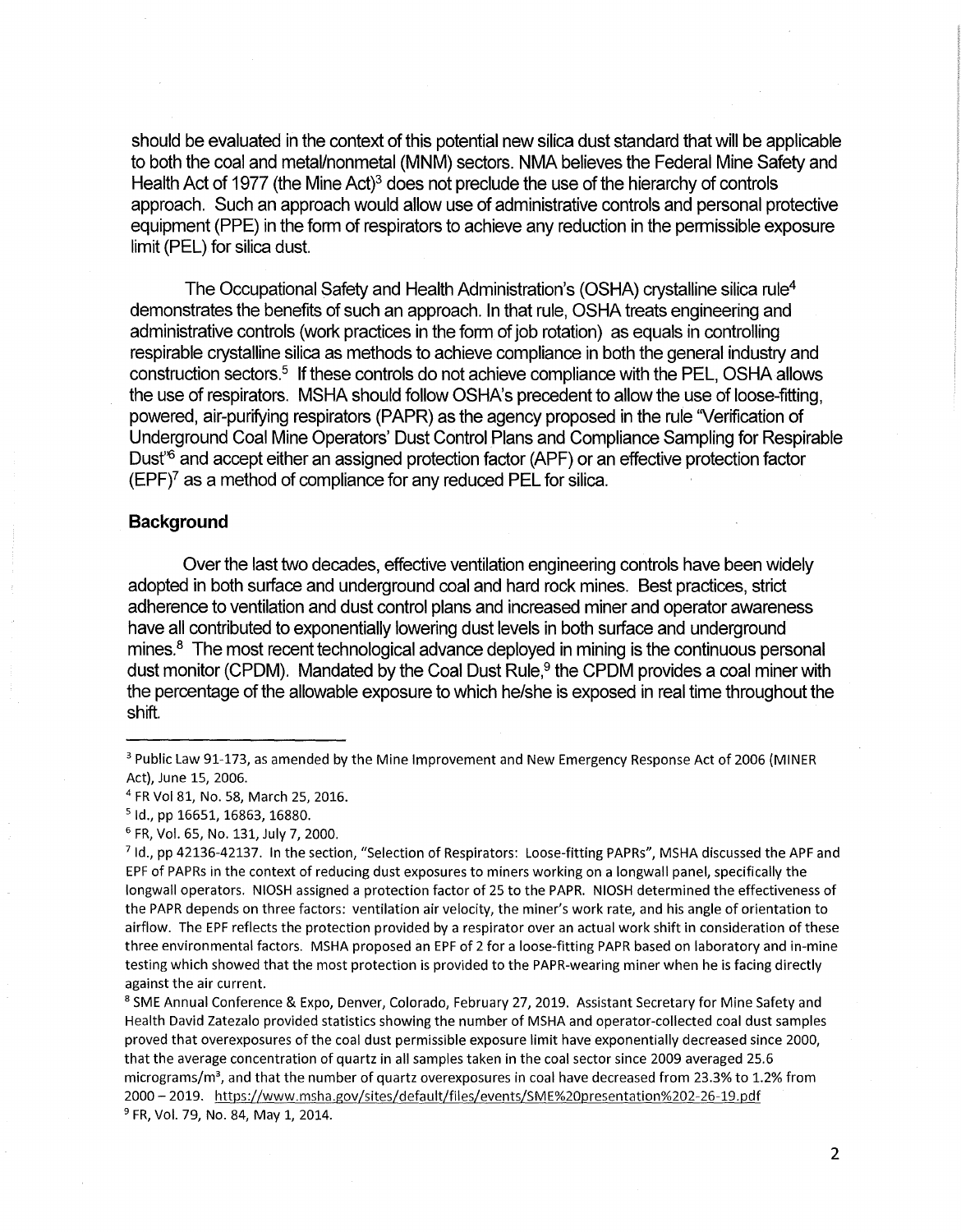Technological progress in engineering controls has been positive, but challenges remain, and more can be done if lung disease is to be eradicated among miners. Mandating respiratory protection for miners in occupations with the potential for high silica exposures adds another layer of protections for preventing pulmonary disease.

### **Disparities in MSHA and OSHA Respirable Silica Regulation**

There are differences in the respirable silica regulations that MSHA and OSHA administer and enforce. Provisions for the PEL, action level (AL), monitoring, use of supplemental controls and medical surveillance are shown in Table 1, and are summarized below.

- 1. The MSHA PEL is equivalent to 100 µg/m3 for a working shift, and OSHA PEL is 50  $\mu$ g/m<sup>3</sup> as a time-weighted average (TWA) over [8-hours.](https://8-hours.10)<sup>10</sup>
- 2. MSHA has no AL, but the OSHA AL<sup>11</sup> is one-half that of the OSHA PEL.
- 3. MSHA's silica monitoring program is conducted by MSHA inspectors (primarily), with samples collected in the coal sector either quarterly or semi-annually. The MNM sector has not established the frequency for collecting samples to monitor exposures. OSHA's silica monitoring is done primarily by the employer to establish compliance or lack [thereof.](https://thereof.12)<sup>12</sup>
- 4. MSHA does not allow supplemental controls to achieve compliance in the coal sector, but allows miners in the MNM sector to work for reasonable periods of time in locations where silica exposures exceed limits if they wear respiratory protective equipment in compliance with 42 CFR Part 84 and ANSI [288.2-1969.13](https://288.2-1969.13) OSHA views engineering and administrative (work practice) controls as equally effective in reducing silica dust exposures to achieve compliance.<sup>14</sup> If both fail, OSHA requires employers to supplement them with respiratory protection to achieve [compliance.](https://compliance.15)15 OSHA further requires employers to provide respirators to employees, and employees to wear the respirators provided by the employers when they enter regulated [areas.](https://areas.16)<sup>16</sup>

<sup>14</sup> 29 CFR 1910.1053(f)(1) Engineering and work practice controls

 $10$  If more than 5% quartz mass is determined to be in the coal mine worker dust sample, the applicable respirable dust standard is reduced to the quotient of 10 divided by the percentage of quartz in the dust sample. If more than 1% quartz mass is determined to be in the MNM miner dust sample, the applicable standard is 10 divided by the percentage of quartz plus 2. Both standards are intended to limit worker respirable crystalline silica in the form or quartz to 100 micrograms or less for the miner's shift. The OSHA PEL is 50 micrograms or less for the worker's shift, as found in 29 CFR 1910.1053(c) Permissible Exposure Limit

<sup>11 29</sup> CFR 1910.1053(b) Action Level

 $12$  29 CFR 1910.153(k)(1) Air monitoring data and (k)(2) Objective data

<sup>13 30</sup> CFR §§ 56/57.5002 Exposure monitoring and 56/57.5005 Control of exposure to airborne contaminants

 $15$  Id.

 $16$  29 CFR 1910.1053(e)(4). (A "regulated area" is one where the employee is expected to be exposed to levels of airborne silica dust is, or can be expected to be, in excess of the PEL).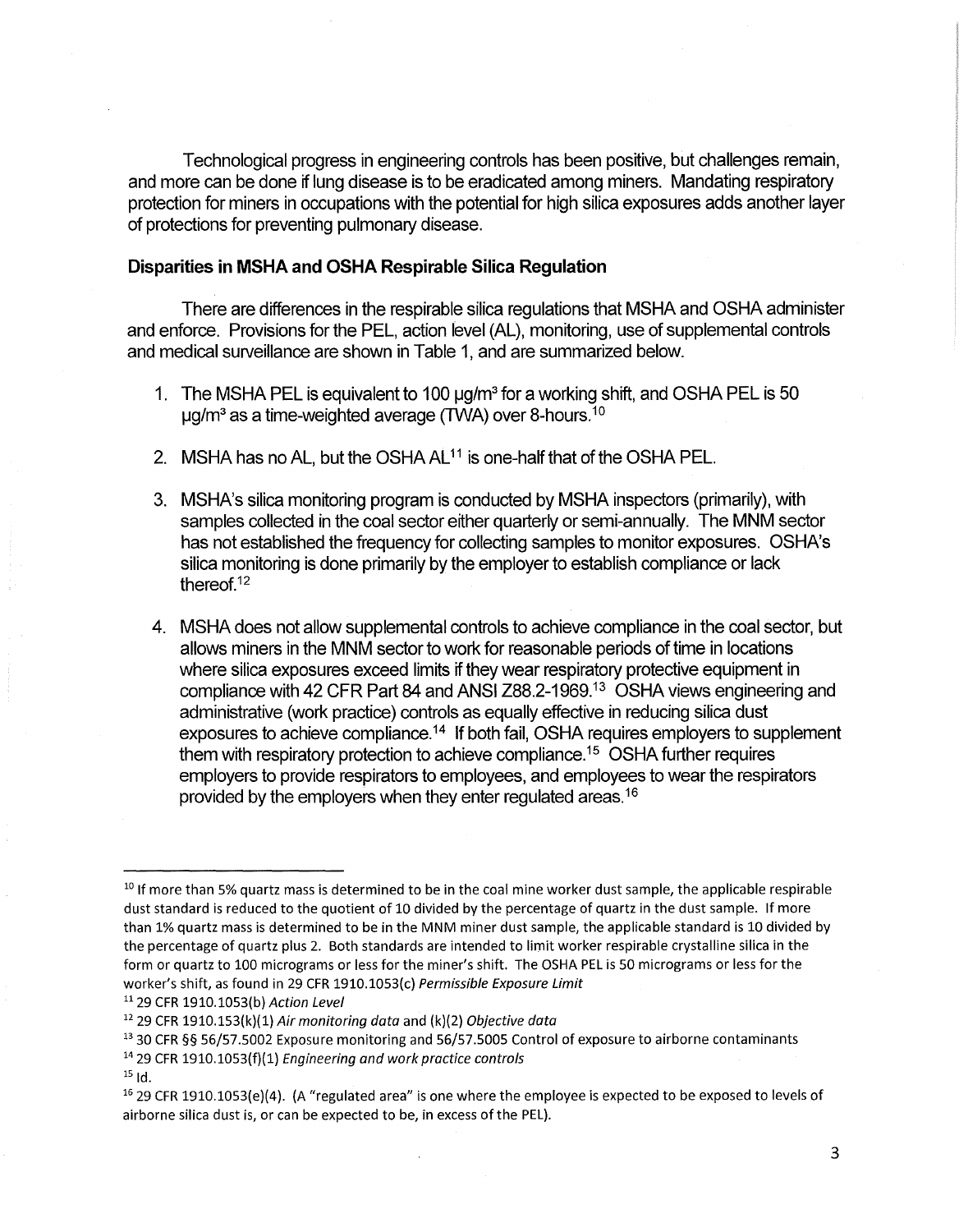5. NIOSH administers a medical surveillance program for coal miners<sup>17</sup>, and MSHA requires coal operators to have a NIOSH-approved medical surveillance plan.18 Coal miners have job transfer options to a lower dusty environment if x-rays show evidence of black lung [disease.](https://disease.19)19 MSHA does not require a NIOSH-approved plan for **MNM**  operators, but MNM operators may administer a medical surveillance plan voluntarily. Miner participation in medical surveillance is largely voluntary. Under OSHA's silica regulation, employers must make medical surveillance available to employees who are exposed to respirable silica dust above the AL 30 days or [more/year.](https://more/year.20)<sup>20</sup> There is no requirement for a NIOSH-approved plan. Employees have no job transfer option when there is evidence of lung impairment.

# **Developing and New Technologies to Reduce Miners' Exposure to Silica (NIOSH Research on Ventilation and Dust Control)**

In January 2010, NIOSH published an information circular that contained a review of engineered products and best practices to control dust generation on both longwall and continuous miner sections in underground coal mines.<sup>21</sup> The publication contains detailed descriptions of engineering control systems for managing dust generation at the coal mine face in 2010. In May 2019, the Mine Safety and Health Research Advisory Committee met, and NIOSH's Pittsburgh Mining Research Division (PMRD) presented an overview of dust control research projects in which the research group is engaged. Representatives from PMRD's Dust, Ventilation and Toxic Substances Branch described projects. More detailed descriptions of projects may be found in the section titled, "Current and Future Control Technologies to Eliminate Respirable Dust." As presented by PMRD, projects included:

- 1. Wet collector box on roof bolter in continuous mining The dry dust collector box on a roof bolting machine was modified to incorporate a water spray at less than one gallon per minute output. The initial results showed the wet collector box reduced dust levels by 27% to 60% during collector box cleaning. There was no secondary exposure from handling collector bags.
- 2. Canopy air curtain for roof bolters in continuous mining Air curtain technology was placed on a roof bolting machine by mounting the curtain on the canopy to provide filtered air over the operator. The initial mine survey results showed the air curtain reduced operator dust levels by 35% - 89%.
- 3. Canopy air curtain for shuttle cars in continuous mining Air curtain technology was placed on a shuttle car. Laboratory testing at NIOSH showed 70% reduction

<sup>17</sup>42 CFR Part 37

<sup>18</sup>30 CFR 72.100

<sup>&</sup>lt;sup>19</sup> 30 CFR 90.102

<sup>&</sup>lt;sup>20</sup> 29 CFR 1910.1053(i)(1)(i)

<sup>&</sup>lt;sup>21</sup> Information Circular 9517, Best Practices for Dust Control in Coal Mining, Department of Health and Human Services, Centers for Disease Control and Prevention, National Institute of Occupational Safety and Health, Colinet, Jay F., January 2010 <https://www.cdc.gov/niosh/mining/UserFiles/works/pdfs/2010-110.pdf>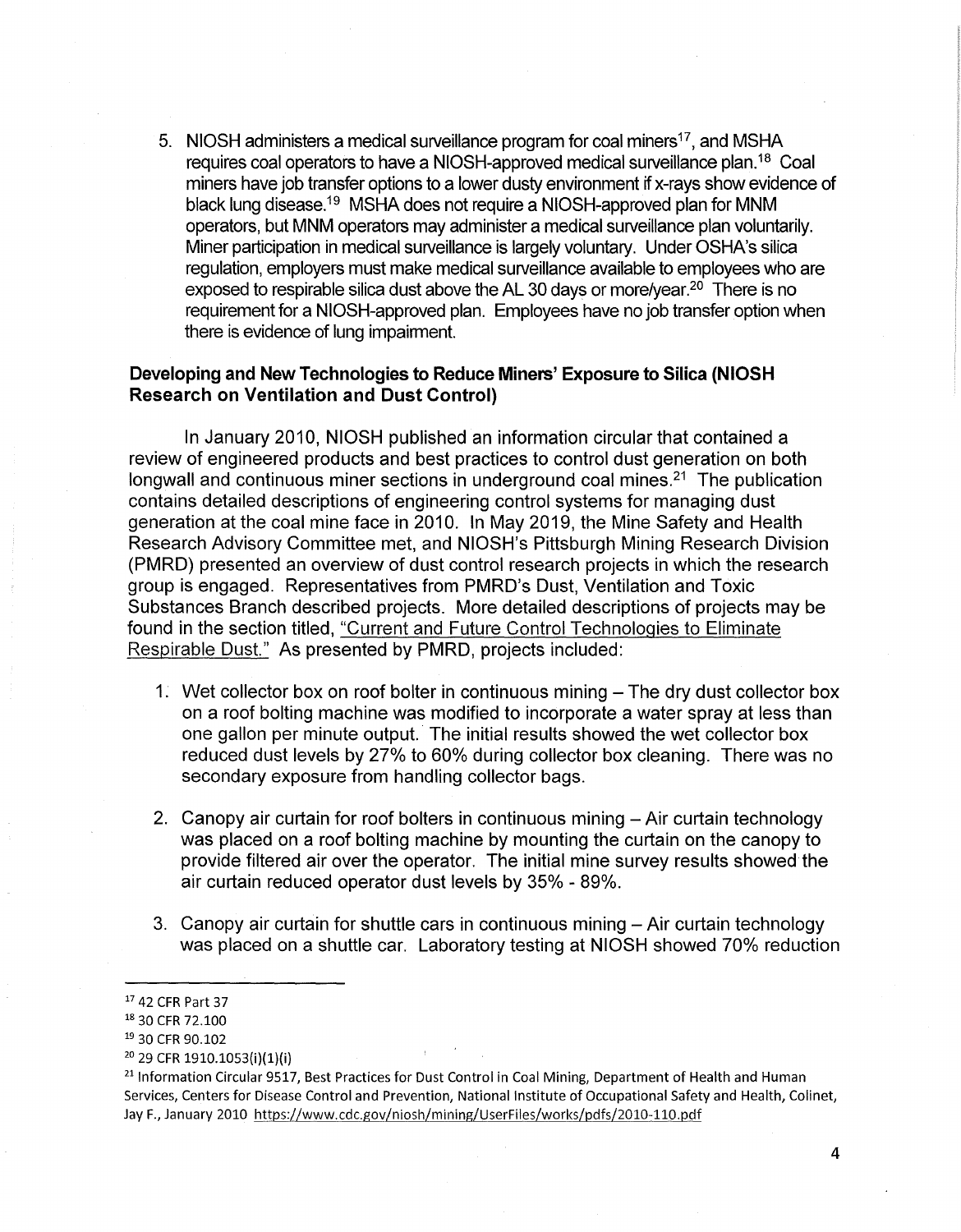in dust levels at 120 cubic feet per minute (cfm) entry air velocity and 51 % reduction at 850 cfm velocity.

- 4. Fan-powered shearer scrubber in longwall mining NIOSH was asked to test a water-powered shearer scrubber. At high scrubber airflow of 13,000 cfm, there was a dust reduction of 50% in the return side air course; at low scrubber airflow of 6,500 cfm, there was a 25% dust reduction.
- 5. Underside shield sprays in longwall mining NIOSH dust surveys showed that underside shield sprays could negatively impact dust control at the shearer. There were laboratory tests in progress to evaluate spray type, spray angle, spray pressure and location.
- 6. Foam application in longwall mining NIOSH has identified a suitable foam system and settled on research topics, including blower versus. compressed air, nozzle type and operating parameters. Researchers noted that using surfactant additives in water dust control systems are particularly effective in quelling dust.

In addition, NIOSH's Mine Safety and Health Research Division started two studies on October 1, 2019, one each addressing respirable quartz dust in the coal and the MNM mining sector. NIOSH determined that research is needed to evaluate common dust controls, including water sprays and surfactants, flooded bed scrubbers, and foam, to develop improvements for respirable dust control.<sup>22</sup> The coal project has three objectives: examine and evaluate water spray systems for knockdown performance on respirable quartz dust (ROD) and the use of additives to improve airborne capture; examine and evaluate flooded-bed scrubber systems to improve operation and develop associated techniques to maintain and/or restore performance when subjected to both respirable coal dust the ROD; and evaluate acqueous foams to control dust emissions from longwall shield movement, surface blasthole drilling, and the operation of stageloaders/curshers.

Likewise, NIOSH proposes a study project<sup>23</sup> with three goals in the MNM sector: characterize the performance of low-cost dust sensors and evaluate their use in operational environments; specify, construct, and demonstrate smart filtration and pressurization systems for mobile equipment; and quantify the effectiveness of emerging dust control technologies that have the potential to lower worker's exposure to respirable crystalline silica and welding fume in the MNM industry. NIOSH's research deserves consideration as MSHA considers how to best protect miners from silica dust exposures.

# **Engineering Technologies Currently in Widespread Use in Coal Mining and Hardrock Mining (Best Practices)**

https://www.cdc.gov/niosh/mining/researchprogram/projects/project\_SilicaDustControls.html<br><sup>23</sup> Patts, Justin (Principal Investigator)

<sup>22</sup> Reed, William R (Principal Investigator)

<https://www.cdc.gov/niosh>/mining/researchprogram/projects/project\_DustSensing.html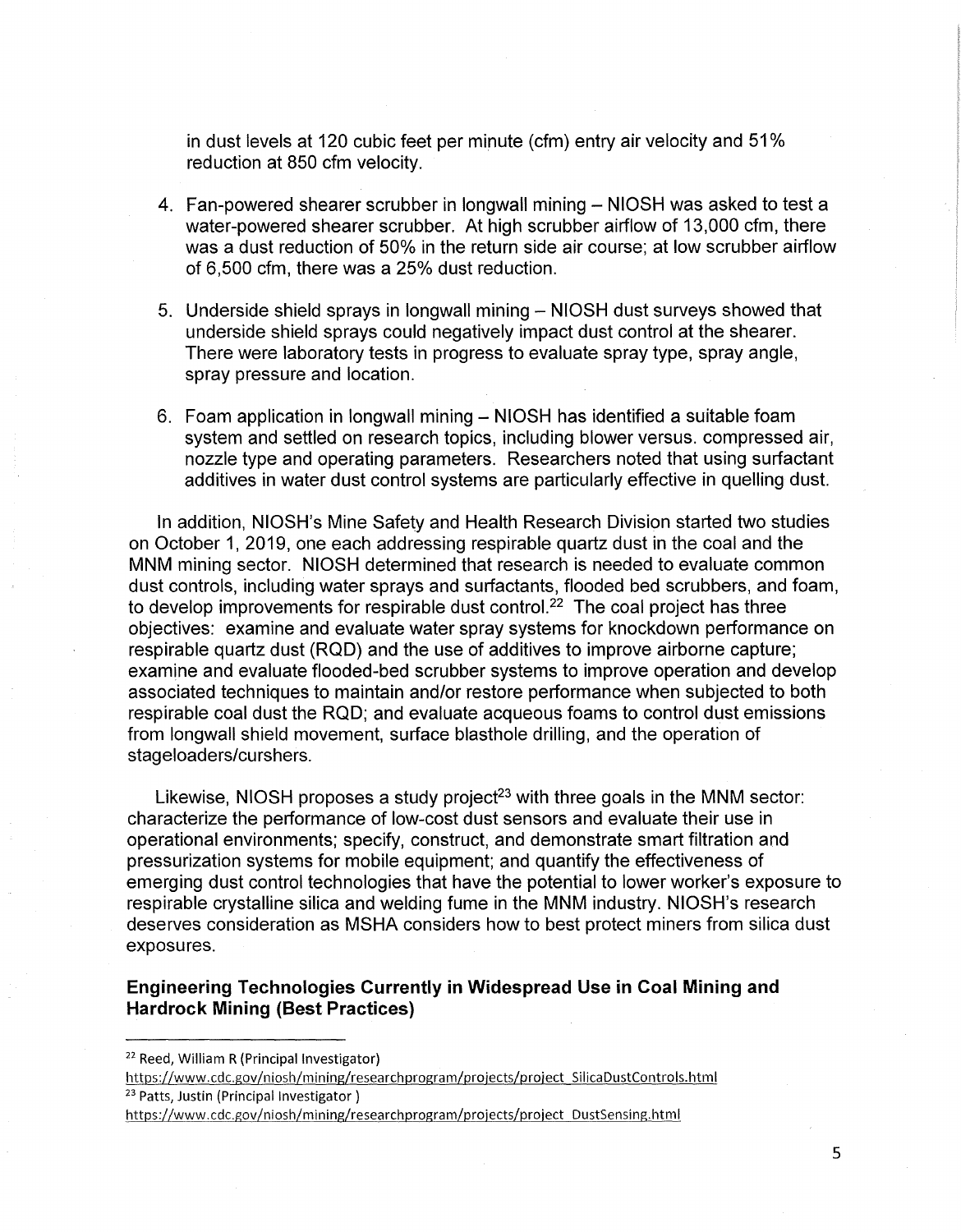In November 2008 NIOSH investigated the capacity of enclosed cabs on trucks to reduce equipment operators' silica dust exposures at surface **MNM** mines, and investigators produced a report of the study [results.](https://results.24)<sup>24</sup> Researchers reported that the most influential factors in reducing drivers' exposure to silica dust were the intake air filter and the recirculation air filter. A high-efficiency intake air filter had a capture rate of over 99% for submicron dust particles, while use of a recirculation filter further changed the cab penetration rate by submicron particles by an order of magnitude.<sup>25</sup>

Although PAPRs are not considered an engineering control by MSHA, they are, like other engineering control systems, required to be tested, approved and certified by MSHA's Approval and Certification Center (ACC)<sup>26</sup> for use in underground mines with a potentially explosive atmosphere. The description of the ACC on MSHA's web site focuses on the "engineering, scientific and technical expertise" the group provides. The unit and its assembled pieces, particularly the battery and motor assembly, are "permissible"27 in underground coal and MNM mines, and the ACC issued its permissible certification.

Many underground coal and MNM mine operators make PAPRs available to their employees, and some operators require employees to wear them as a best practice to lower mine dust levels to the individual beyond that which other engineering controls accomplish in the mine environment. The manufacturer of the Airstream ™ PAPR notified customers in early 2019 that the unit will be discontinued<sup>28</sup>, leaving the mine operators with no alternative. A different PAPR unit, the "3M™ Versaflo™ TR-800 Intrinsically Safe Powered Air Purifying Respirator" that is UL-certified for use in Division

<sup>27</sup> 30 CFR 18.2<br><sup>28</sup> Customer notification letter titled "Product Discontinuation Notice" from Chris Sneden, US Marketing and Business Unit Manager, 3M Personal Safety Division, 3M Center, 235-2W-70, St. Paul, MN, February 28, 2019.

<sup>&</sup>lt;sup>24</sup> Report of Investigation 9677, Key Design Factors of Enclosed Cab Dust Filtration Systems, Department of Health and Human Services, Centers for Disease Control and Prevention, National Institute of Occupational Safety and Health, Organiscak, John, A., Cecals, Andrew B., November 2008,

<file:///T:/Harman/Respirable%20Silica/June%20Testimony/2009-103.pdf>

<sup>&</sup>lt;sup>25</sup> Id., p. 21.

 $26$  The description from MSHA's web site: Technical experts evaluate and test equipment, instruments, and materials for compliance with Federal regulations. Products evaluated and tested range from extremely small electronic devices to very large mining systems. Following successful completion of evaluation and testing of a product, an approval is issued authorizing a manufacturer to produce and distribute products for use in mines. The MSHA approval issued by the Center is internationally recognized. The Center also performs other technical functions in support of MSHA's programs where engineering, scientific, and technical expertise is provided to other Agency project areas. This work involves conducting surface and underground field investigations to maintain the health and safety of miners; participating in accident investigations; investigating safety and health issues related to mining equipment; providing technical expertise in litigation cases; identifying technical solutions to problems concerning mining equipment, materials, and explosives; assisting in the development of new or revised Federal standards and regulations; and providing research assistance to other government agencies on research programs that directly relate to MSHA. The Center also provides engineering support and technical assistance in the area of industrial safety.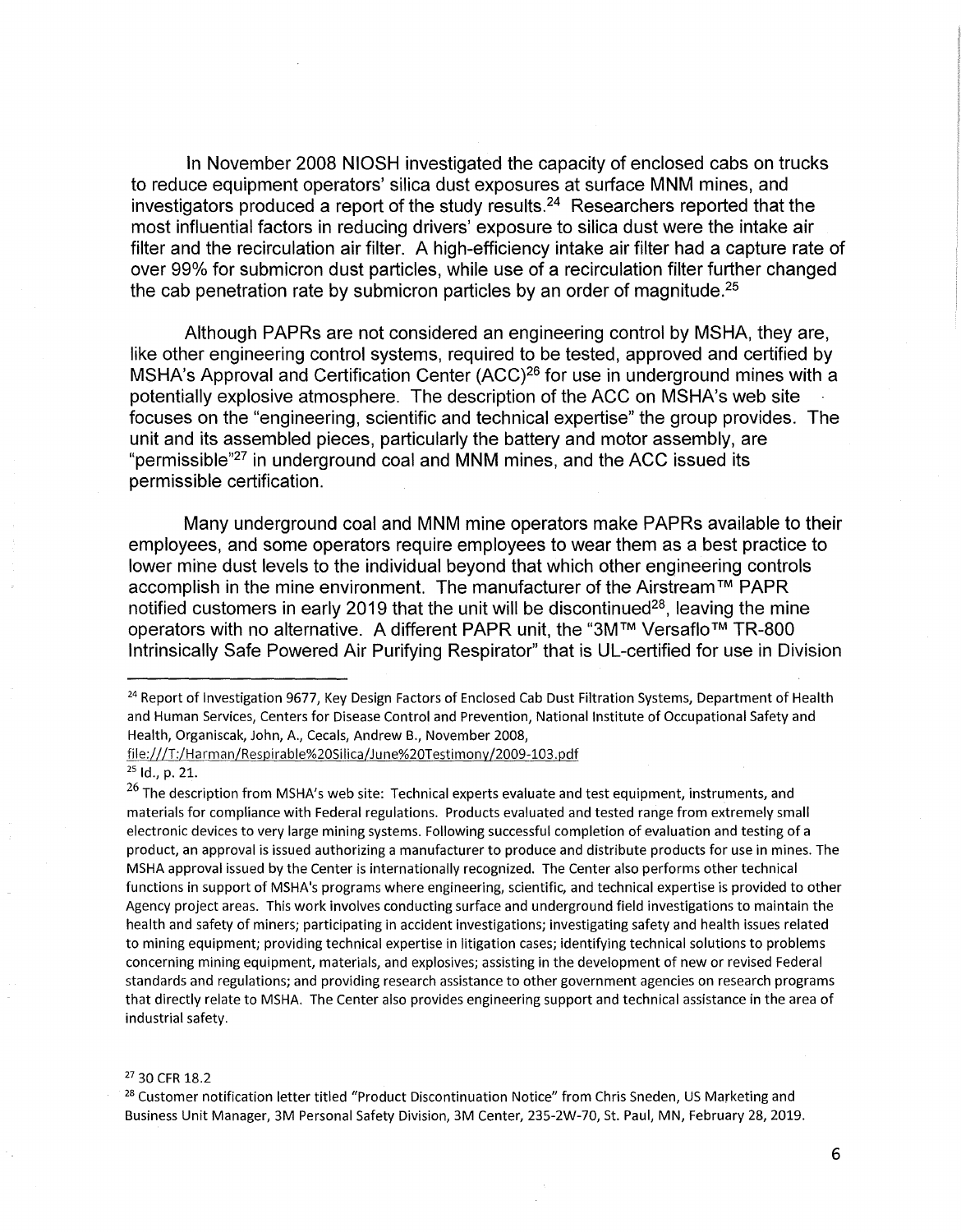1: IS Class I, II, Ill; Division 1 (includes Division 2) Groups C, D, E, F, G; T4, **under the**  most current standard (UL 60079, 6th Edition,  $2013$ ),  $29$  but it has not been approved or certified by ACC for use in underground mines.

Additional engineering controls have been widely adopted by mine operators and are requirements in the ventilation and dust control plans; they include water sprays at dust generation source locations and flooded-bed scrubber filtration systems on continuous mining machines (CMM). Dust collector systems on CMM and roof bolters (RB) are in widespread use.

#### Monitoring Results Extracted From MSHA's Public Database

There are certain job classifications that require redundant controls to protect miners from overexposures to respirable silica in mining and to ensure that mine operators can achieve compliance with any future silica standard. MSHA must prescribe another layer of supplemental controls, including both administrative controls, such as job rotation, and respiratory protective equipment. Relying exclusively on engineering controls has not stopped lung disease among miners; supplemental controls are necessary to protect health.

Table 2 in spreadsheet format shows the results from MSHA's monitoring for silica dust exposures among miners working in surface and underground coal mines. Researchers looking for the sampling results for MNM hardrock mines could not locate the monitoring results from MSHA inspector samples on MSHA's public database. The monitoring period in Table 2 is January 2, 2019 - September 26, 2019.

In underground coal mining, MSHA inspectors collected 5498 samples, with 76 exposures over 100  $\mu$ g/m<sup>3</sup> and 409 above 50  $\mu$ g/m<sup>3</sup>. Similarly, inspectors collected 538 samples at surface coal mines, and results showed 28 overexposures of the 100 micrograms standard and 95 exposures above 50  $\mu$ g/m<sup>3</sup>. A summary description of select occupations and exposures is shown below. These occupations require supplemental controls to protect miners' health and to achieve compliance with the PEL for silica dust in the form of quartz, whether the PEL is 100  $\mu$ g/m<sup>3</sup> or a lower level.

 $29$  The certification document is not available to NMA. However, the company's website advertises the unit as intrinsically safe for use in explosive atmospheres. <https://www.3m.com/3M/en>\_Us/3M-Versaflo-TR-800-Series-Powered-Air-Purifying-

Respirators/?N=5002385+8709322+8711017+8711405+8720539+8720547+8720780+8734499+3294857497&rt=r3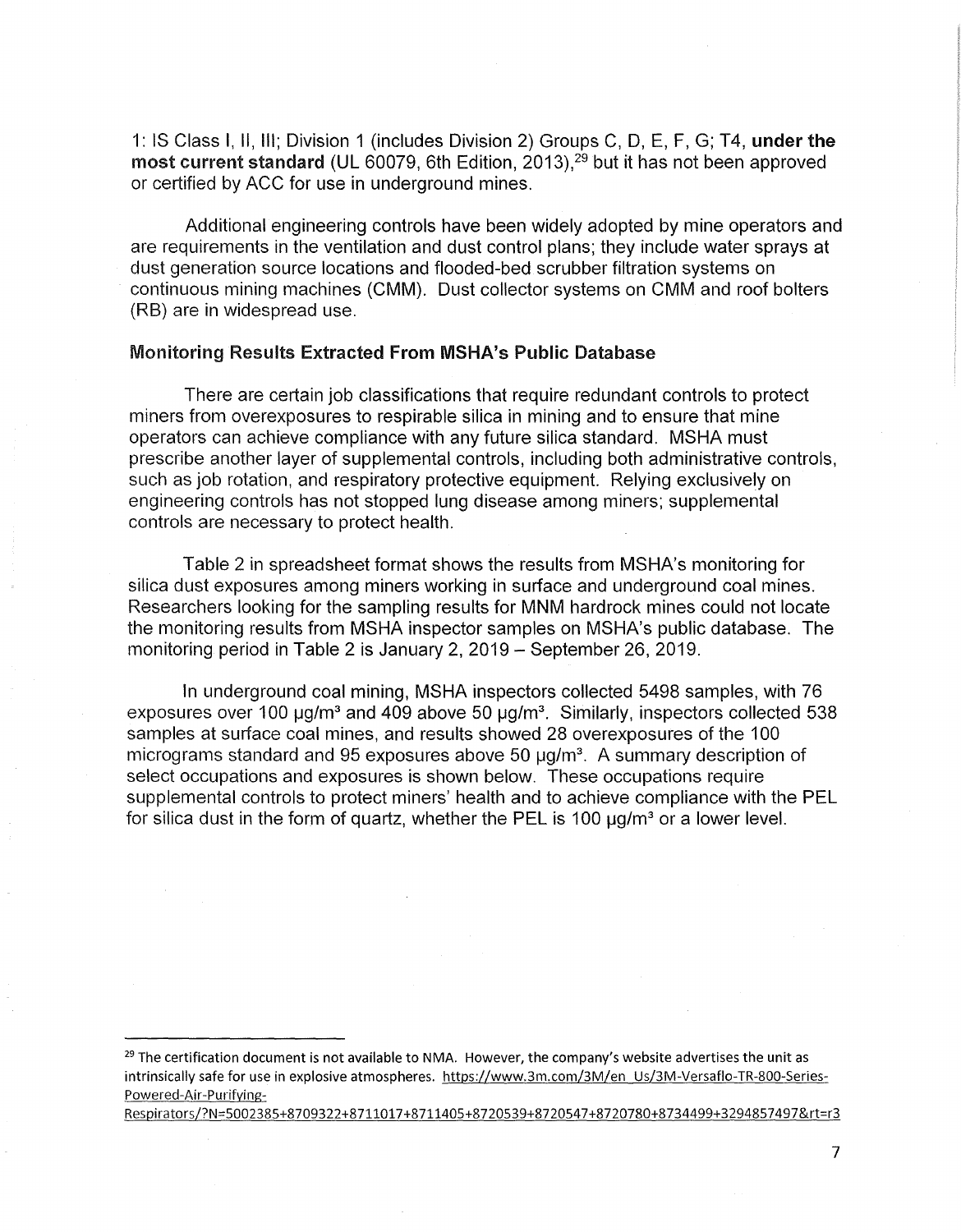| (Underground)             |                  |           |                         |
|---------------------------|------------------|-----------|-------------------------|
| Continuous Miner          | 1340             | 135       | 25                      |
| Operator                  |                  |           |                         |
| Longwall                  | 10               | 4         | 3                       |
| Headgate                  |                  |           |                         |
| Operator                  |                  |           |                         |
| Longwall Tailgate         | 85               | 20        |                         |
| Operator                  |                  |           |                         |
| Twin Head Roof            | 1120             | 140       | 14                      |
| <b>Bolter Operator</b>    |                  |           |                         |
| (Return Side)             |                  |           |                         |
| Shuttle Car               | 1207             | 51        | 7                       |
| Operator                  |                  |           |                         |
| (Standard Side)           |                  |           |                         |
| Occupation                | $< 50 \mu g/m^3$ | >50 μg/mª | $>$ 100 µg/m $^{\circ}$ |
| (Surface)                 |                  |           |                         |
| <b>Bulldozer Operator</b> | 191              | 32        | 11                      |
| <b>Highwall Drill</b>     | 217              | 33        | 14                      |
| Operator                  |                  |           |                         |

## **Comparison of OSH Act and Mine Act as They Relate to Setting Health Standards**

The Occupational Safety and Health Act (OSH Act) authorizes setting occupational health and safety standards allowing for the use of protective equipment and other [controls.](https://controls.30)<sup>30</sup> The Mine Act section  $101(a)(7)$  contains a provision almost identical to OSH Act section 6(b)(7) allowing standards prescribing the use of protective equipment or other control procedures.<sup>31</sup> MSHA should conclude that the structure and language of the Mine Act supports an interpretation that the interim health standards in the Coal Act<sup>32</sup> are superseded in a rulemaking setting a new mandatory dust standard. Unencumbered by the legacy respirator caveat,  $33$  a rulemaking process could either set the standard based upon full consideration of a hierarchy of controls or afford compliance options for meeting the standard using supplementary non-engineering controls or provide both options.

#### **Summary**

The time has long since passed for MSHA and public policy makers to ensure that supplemental controls can be used for compliance purposes to control miners' dust exposures in the mine atmosphere. Even engineering controls such as the flooded-bed scrubber that have been in widespread use for decades are being reevaluated<sup>34</sup> to improve performance. In conformance with the Mine Act's section 101(a)(6)(A)<sup>35</sup> NMA

<sup>31</sup> Mine Act §101(a)(7). This provision was apparently borrowed from the OSH Act of 1970 when the Coal Act was amended and revised in 1977 to combine coal and MNM safety and health regulation under one law. The one difference is that the Mine Act provision includes a medical reassignment and pay protection requirement. <sup>32</sup> The Coal Mine Safety and Health Act of 1969, PL 91-173 (Dec. 30, 1969).

<sup>34</sup> Reed, William R (Principal Investigator)

<https://www.cdc.gov/niosh/mi>ning/researchprogram/projects/project SilicaDustControls.html

<sup>35</sup> The Mine Act §101(a)(6)(A) (The Secretary, in promulgating mandatory standards dealing with toxic materials or harmful physical agents under this subsection, shall set standards which most adequately assure on the basis of

<sup>&</sup>lt;sup>30</sup> OSH Act §6(b)(7), ("...where appropriate, such standard shall also prescribe suitable protective equipment and  $\vee$ control or technological procedures to be used in connection with such hazards...")

 $33$ <sub>Id.</sub>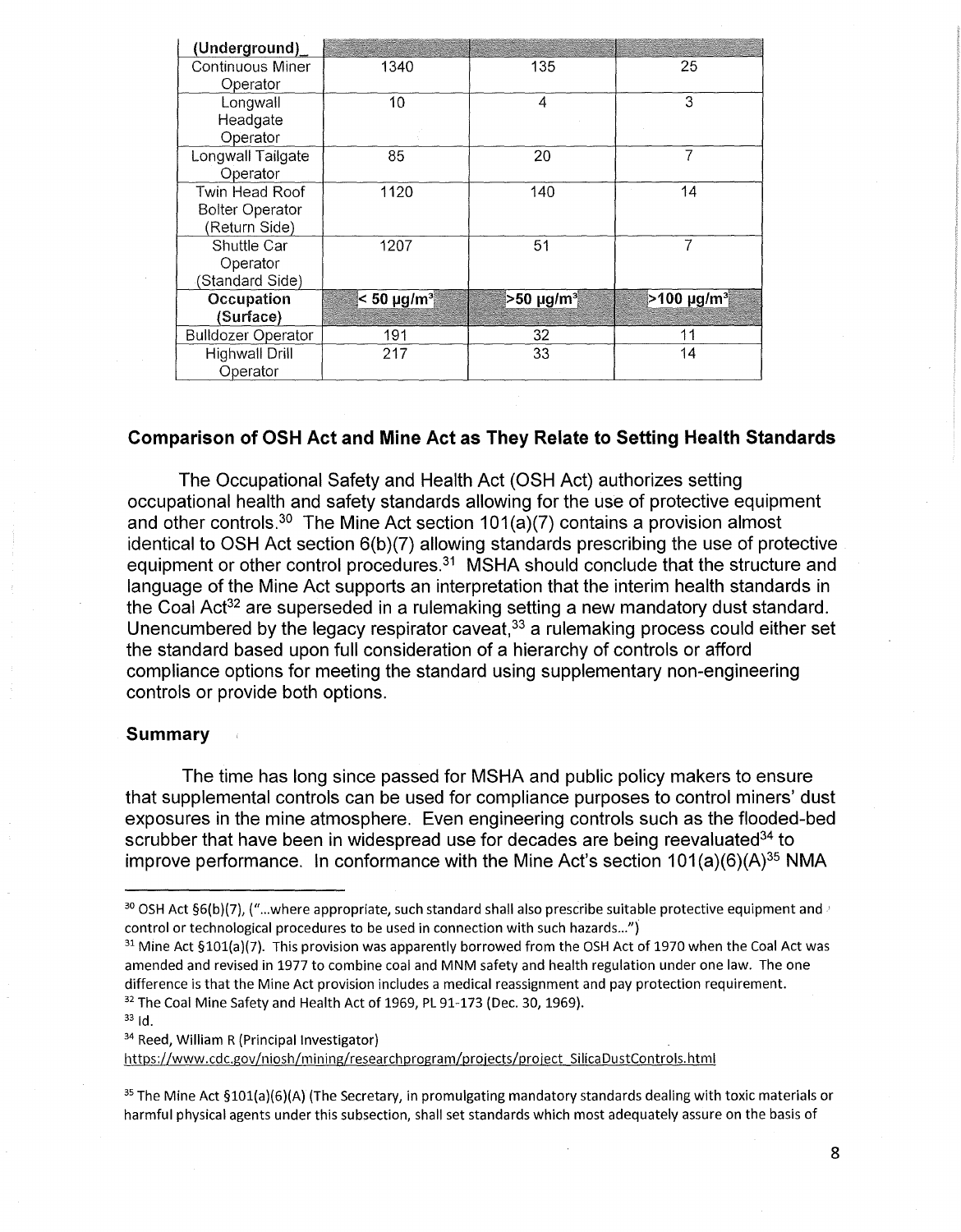**urges MSHA to take the following steps to lower individual miners' exposure to silica dust: 1) allow PAPRs and job rotation to be used to achieve the PEL of respirable silica in surface and underground coal and hardrock mines; and 2) include a provision that requires miners to wear PAPRs to avoid overexposure when the PEL for respirable silica (quartz) is exceeded.** 

**Sincerely,** 

Thunes Haw

**Thomas Harman** 

the best available evidence that no miner will suffer material impairment of health or functional capacity even if such miner has regular exposure to the hazards dealt with by such standard for the period of his working life. Development of mandatory standards under this subsection shall be based upon research, demonstrations, experiments, and such other information as may be appropriate. In addition to the attainment of the highest degree of health and safety protection for the miner, *other considerations shall be the latest available scientific data in the field, the feasibility of the standards, and experience gained under this and other health and safety laws [emphasis].* Whenever practicable, the mandatory health or safety standard promulgated shall be expressed in terms of objective criteria and of the performance desired.